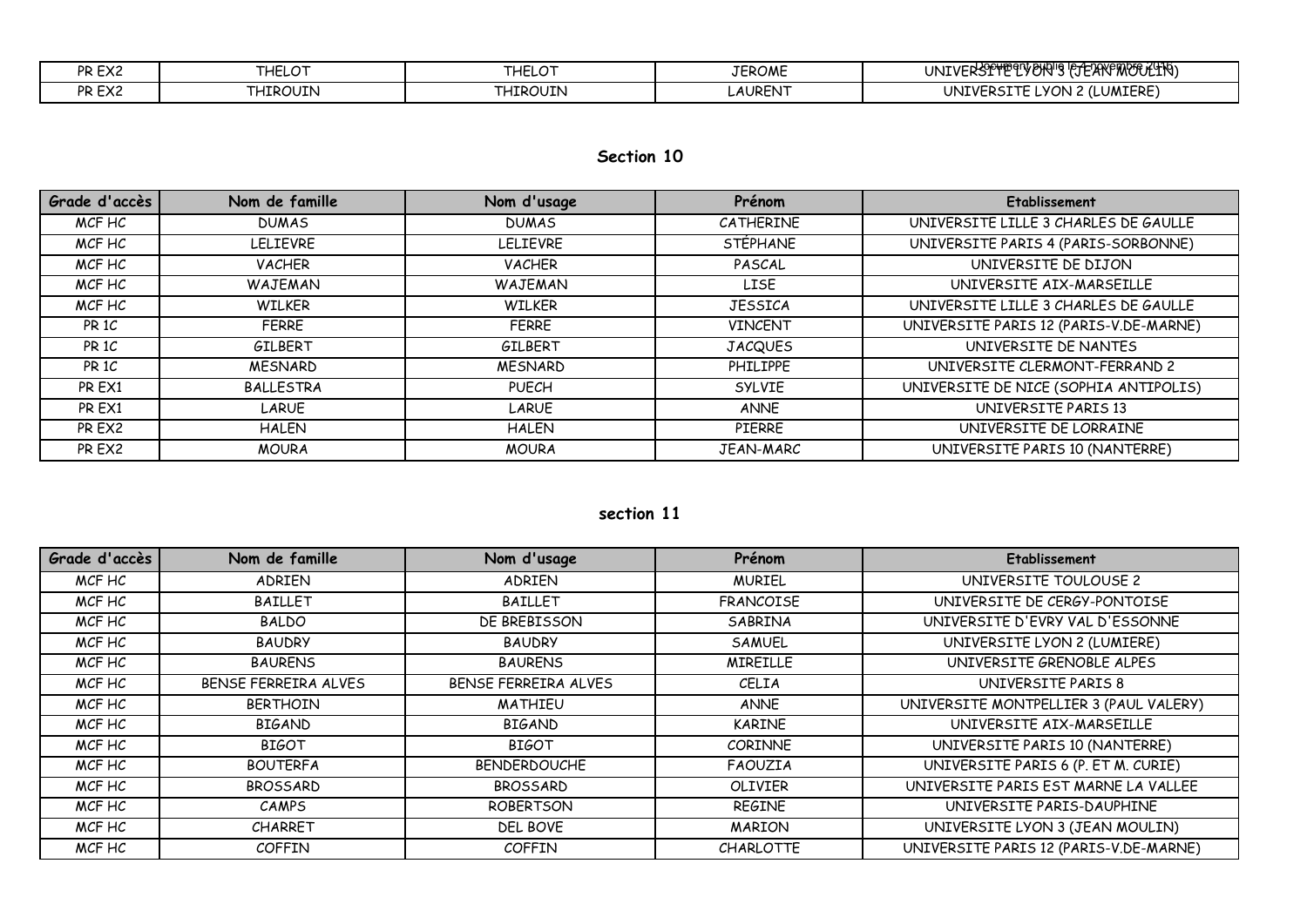| MCF HC           | <b>COTTENET</b>  | <b>COTTENET</b>      | <b>CECILE</b>      | UNIVERSITE AIRSETTEE UT6               |
|------------------|------------------|----------------------|--------------------|----------------------------------------|
| MCF HC           | CRAVATTE         | CAPDEVILLE           | <b>VALERIE</b>     | UNIVERSITE PARIS 13                    |
| MCF HC           | DAVID            | DAVID-IVES           | CORINNE            | UNIVERSITE RENNES 2                    |
| MCF HC           | <b>DONATIEN</b>  | Donatien             | PATRICIA           | UNIVERSITE DES ANTILLES                |
| MCF HC           | <b>EASTMAN</b>   | <b>EASTMAN</b>       | ANDREW             | UNIVERSITE DE STRASBOURG               |
| MCF HC           | <b>FENNETAUX</b> | <b>FENNETAUX</b>     | ARIANE             | UNIVERSITE PARIS 7 (DENIS DIDEROT)     |
| MCF HC           | <b>FURMANIAK</b> | <b>FURMANIAK</b>     | <b>GREGORY</b>     | UNIVERSITE PARIS 3 (SORBONNE NOUVELLE) |
| MCF HC           | GADBIN           | <b>GADBIN GEORGE</b> | Géraldine          | UNIVERSITE PARIS 2 (PANTHEON-ASSAS)    |
| MCF HC           | <b>HAJDENKO</b>  | MARSHALL             | CATHERINE          | UNIVERSITE DE CERGY-PONTOISE           |
| MCF HC           | <b>HEBOYAN</b>   | <b>HEBOYAN</b>       | <b>ESTHER</b>      | UNIVERSITE D'ARTOIS                    |
| MCF HC           | <b>HUDELET</b>   | <b>HUDELET</b>       | ARIANE             | UNIVERSITE PARIS 7 (DENIS DIDEROT)     |
| MCF HC           | <b>JOSSE</b>     | JOSSE-DE LA GORCE    | <b>HELENE</b>      | UNIVERSITE PARIS 3 (SORBONNE NOUVELLE) |
| MCF HC           | MANFREDI         | MANFREDI             | CAMILLE            | UNIVERSITE DE BREST                    |
| MCF HC           | <b>MARSALEIX</b> | MARSALEIX            | <b>NADEGE</b>      | UNIVERSITE DE REIMS                    |
| MCF HC           | <b>MASSEI</b>    | MASSEI-CHAMAYOU      | <b>MARIE-LAURE</b> | UNIVERSITE PARIS 1 (PANTHEON-SORBONNE) |
| MCF HC           | <b>MENZIES</b>   | <b>MENZIES</b>       | <b>RUTH</b>        | UNIVERSITE AIX-MARSEILLE               |
| MCF HC           | <b>MESPLEDE</b>  | <b>MESPLEDE</b>      | <b>SOPHIE</b>      | UNIVERSITE RENNES 2                    |
| MCF HC           | PAILLOT          | PAILLOT              | PATRICIA           | UNIVERSITE DE BORDEAUX                 |
| MCF HC           | RAULINE          | <b>RAULINE</b>       | VERONIQUE          | UNIVERSITE PARIS 10 (NANTERRE)         |
| MCF HC           | RETAT            | <b>EVAIN</b>         | <b>CHRISTINE</b>   | ECOLE CENTRALE DE NANTES               |
| MCF HC           | <b>ROESCH</b>    | <b>ROESCH</b>        | <b>LAURENT</b>     | UNIVERSITE D'AVIGNON                   |
| MCF HC           | SAKI             | SAKI                 | <b>MOHAMED</b>     | UNIVERSITE DE BREST                    |
| MCF HC           | SAUDO            | SAUDO WELBY          | NATHALIE           | UNIVERSITE D'AMIENS                    |
| MCF HC           | <b>SAUVAGE</b>   | <b>SAUVAGE</b>       | <b>JULIE</b>       | UNIVERSITE MONTPELLIER 3 (PAUL VALERY) |
| MCF HC           | <b>TAMPOE</b>    | <b>HAUTIN</b>        | <b>VILASNEE</b>    | UNIVERSITE DE LA REUNION               |
| MCF HC           | <b>TANGUY</b>    | <b>TANGUY</b>        | <b>GUILLAUME</b>   | UNIVERSITE MONTPELLIER 3 (PAUL VALERY) |
| MCF HC           | <b>TOR</b>       | CASES                | <b>ISABELLE</b>    | UNIVERSITE DE PERPIGNAN (VIA DOMITIA)  |
| MCF HC           | <b>TOURNIER</b>  | SOL                  | <b>KARINE</b>      | UNIVERSITE DE TOULON (VAR)             |
| MCF HC           | <b>WAGNER</b>    | <b>WAGNER</b>        | <b>ANNE</b>        | UNIVERSITE DU LITTORAL                 |
| MCF HC           | <b>ZAHANAGIU</b> | LATHAM               | ELENA MONICA       | UNIVERSITE DE LORRAINE                 |
| PR 1C            | <b>BAUER</b>     | <b>BAUER</b>         | <b>SYLVIE</b>      | UNIVERSITE RENNES 2                    |
| PR 1C            | <b>BENAYOUN</b>  | <b>BENAYOUN</b>      | JEAN-MICHEL        | UNIVERSITE PARIS 7 (DENIS DIDEROT)     |
| PR1C             | <b>BERTHIN</b>   | <b>MURPHY</b>        | <b>CHRISTINE</b>   | UNIVERSITE PARIS 10 (NANTERRE)         |
| PR 1C            | <b>DIAMOND</b>   | <b>DIAMOND</b>       | ANDREW             | UNIVERSITE PARIS 4 (PARIS-SORBONNE)    |
| PR 1C            | GADOIN           | MORAGON GADOIN       | <b>ISABELLE</b>    | UNIVERSITE DE POITIERS                 |
| PR <sub>1C</sub> | GARBAYE          | GARBAYE              | ROMAIN             | UNIVERSITE PARIS 3 (SORBONNE NOUVELLE) |
| PR1C             | <b>GARNIER</b>   | <b>GARNIER</b>       | MARIE-DOMINIQUE    | UNIVERSITE PARIS 8                     |
| PR <sub>1C</sub> | <b>GERMAN</b>    | <b>GERMAN</b>        | GARY               | UNIVERSITE DE BREST                    |
| PR 1C            | GIRARD           | GIRARD               | <b>DIDIER</b>      | UNIVERSITE DE TOURS                    |